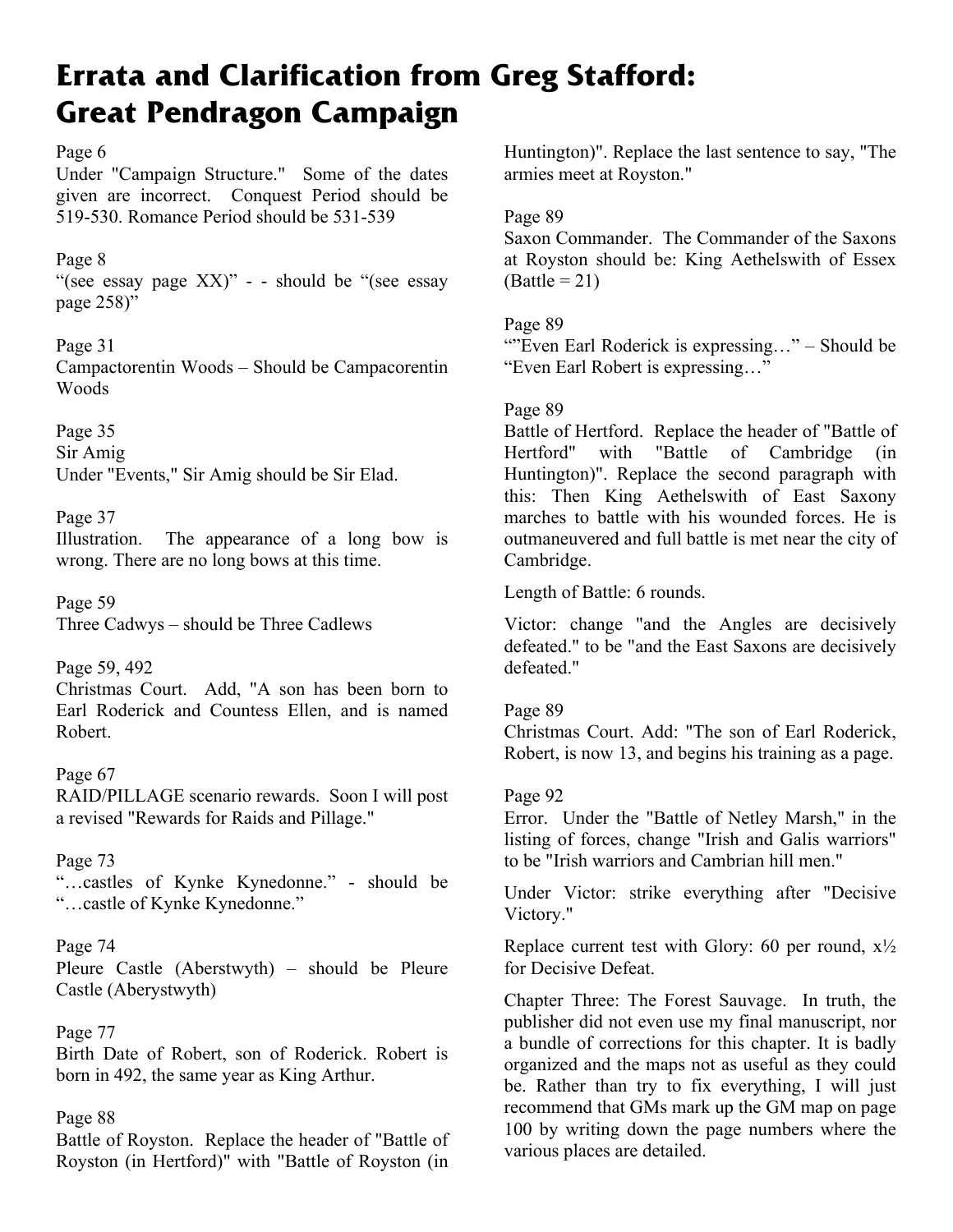Alchester, 103; Banbury, 103; Borough Hill,103, and Magpies 104; Brun, Castle Ease 113; Buckingham, astle of the Race 113; Castle Sauvage, 117; Medbourne, Sir Gorboduc the Fiend, 107; Northampton, Castle Felicity 113; Oundle, 116; Rainsborough, 103; Rollright Stones, 103; Stevington Well 113; Stoney Strafford, Castle Joust 114; Towchester, Marketplace 117; Tribruit, 114- 115.

ALSO: GM's should feel free to change each of these encounters once it has been encountered, using the Fountain of the Golden Cup (p 116), Knight of the Tusks (p 94) or especially some Faerie beings having replaced the other residents, etc.

Page 98

Right-hand column overflowed the margin.

#### Page 106

Black Annis. I've used this wicked enemy many times and have some additional notes for her use. This includes some new material, too.

Corrections: Glory: 150 to kill her; if she stays dead, then 300 more is gained the next year.

Combat, Screech: First Round, before the knights are even in range of her she screeches: all knights must make Valor -10 to continue. Every OTHER round she screeches again. See page 106 for failure of Valor.

Combat, Spit Acid: Treat this as a missile weapon. Combat, Jump: She can leap on top of a foe, who can try to hit her with a -15 skill. when she lands she does her full damage bonus (7d6).

Combat, Melee: If she makes one attack, she does 7d6 damage; if she attacks twice, each attack does only 3d6 damage.

Secret: Her Armor of 20 is vulnerable to an iron knife, i.e. a dagger attack.

#### Page 126

"Its chief castle is Carbonic." – should be "Its chief castle is Carbonek."

#### Page 126

Elmet. I just couldn't make up my mind on what to call this area, which goes back and forth between Roestoc (an Arthurian name) and Elmet (a historical

name.) I have since then settled on Roestoc for my game. So wherever Elmet appears, replace it with Roestoc.

## Page 130

"March 21, Easter" – Easter cannot be on March 21, which is the day of the Spring Equinox. (Easter is the first Sunday after the first full moon of Spring. The earliest it can occur is March 22)

#### Page 135

"Lak, King of Escavalon" – Should be "Lak, King of Estregales"

"Hervis de Revels" – should be "Hervis de Revil"

#### Page 136

Christmas Court. Add: This winter Queen Margawse visits, bringing along two of her young sons. She is the eldest sister of King Arthur and the wife of King Lot, the leader of Arthur's foes. She comes with honeyed words and is politely received by the king. No one is sure whether she is here as a diplomat, spy or traitor. She departs as soon as the spring thaw allows, and she returns north to her husband.

The Virtue Test (NEW). Chivalry begins to be a constant topic of talk throughout the courts of Logres. When the PCs visit the King's court I often have them all do the Virtue Test to see if they are perceived as being chivalrous. This is just a d20 roll on all of the Chivalry Traits, indicating the nature of the talk and many minor challenges presented to them. It's a normal check, where a failure indicates the player must roll the opposite trait. They get checks in whatever they succeed at.

Anyone who succeeds at all six Chivalry Traits gets is invited, along with other men of virtue, to a small private dinner with the king. This dinner nets 25 Glory, but more importantly it is a personal contact initiated by the king. It is official affirmation of being noticed by Arthur. In the future he will strive to use the knight's name in public and might even grant a request for a private conversation in the future. (It had better be something important! Waste the king's time once and he is unlikely to grant a second chance.)

Glory: In the Boy King Period, 50 Glory. Any other Period: 25 Glory.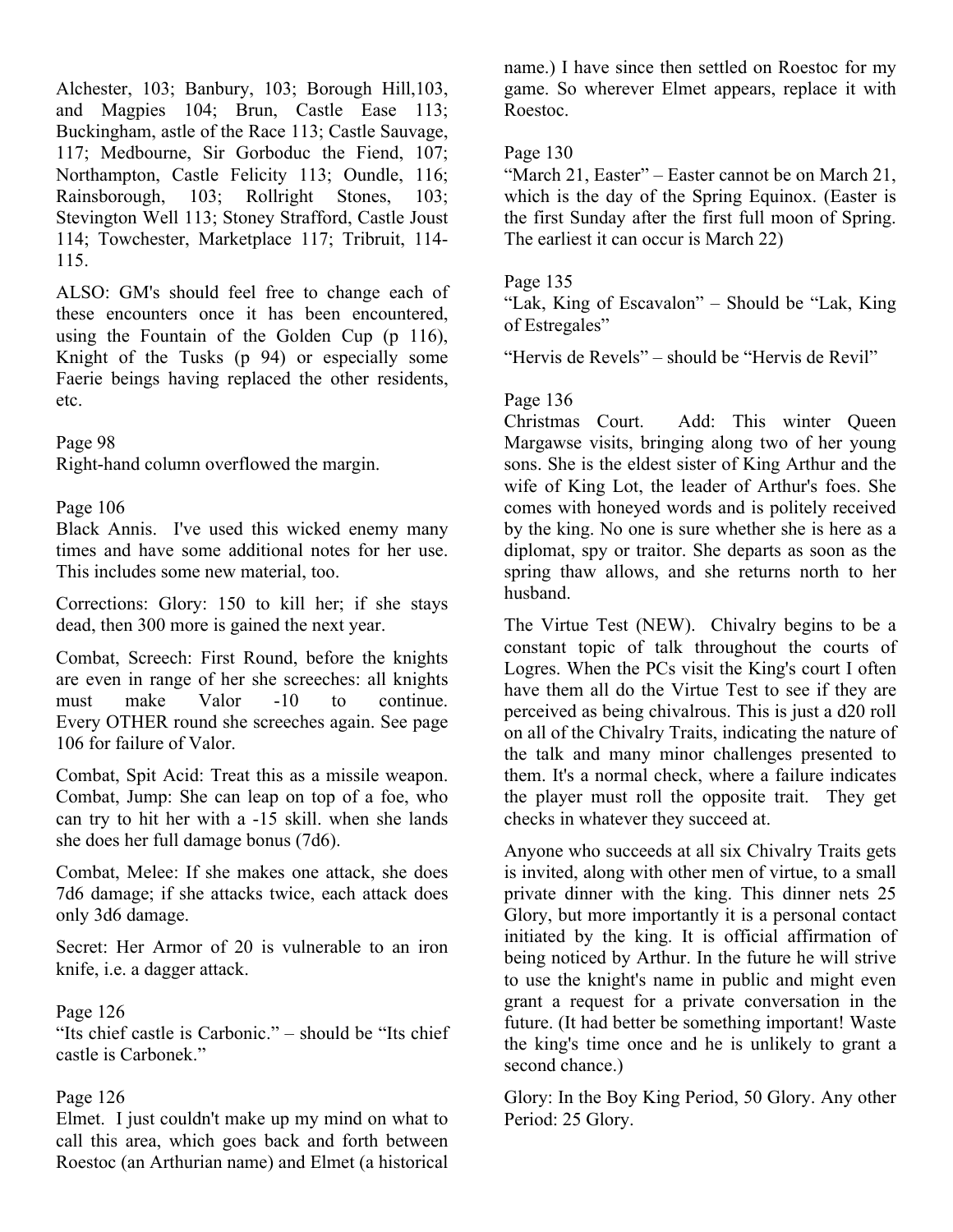## Page 137

 An Enhancement. It now says: "Then, without hesitation or fear, she tells the story of how she was visited by someone with the semblance of dead husband on the night he was killed. She bore that child and gave him to Merlin to raise as her husband had promised. She does not know where that child went."

Replace with: "Then she begins to weep silently, but between her gasping sobs she tells the story of how she was visited by someone with the semblance of dead husband on the night he was killed. She bore that child, and with the aid of traitors [likely the PCs!] Merlin took her baby. She does not know where that child went."

## Page 139

Early Summer. I should have called this Early Summer, May Babies Incident. Oops! Here is Lady Nineve, who was killed one page earlier. Well, actually, she's never named there. Maybe it was another Lady of the Lake there. Or maybe she wasn't there, it was just Merlin doing it.

In any case, be sure to spread rumors of this event afterwards, because this is where Mordred is sent to sea in a ship.

## Page 140

Under the "Special Winter Phase Modifiers," add that Cameliard, Lambor, Wuerensis and Escavalon were all raided by King Ryons, as mentioned higher on that page.

## Page 141

Sidebar: The Tomb of Twelve Kings. This ought to be after the battle of course, on page 143. I wish I had a picture of this monument.

## Page 141

Delete sentences right column, under the "Battle of Terrabil" section, paragraph two, delete: By the time Lot... ...already battered army."

## Page 145

The Wedding. Landed knights are expected to give a gift to the King to celebrate his marriage. An appropriate value would be something about half their annual maintenance cost, or £3 for an ordinary vassal knight. Household knights have no income and are not expected to give anything.

## Page 146

"Hervis de Revel wins the joust" – should be "Hervis de Revil wins the joust"

## Page 182

"Maiden Castle (Edinbruth)" – should be "Maiden Castle (Edinburgh)"

## Page 185

The Eagle Oracle. Appropriate gifts and sacrifice cost about £1 per question. The question must be asked in a yes/no format.

## Page 188

Intrigue: The Oath of Salisbury. This is not made nearly explicit enough. Knights of all Logres come to the city of Sarum in Salisbury and swear homage and fealty directly to the king. All knights get a Passion of Loyalty (Arthur) that is equal to whatever value they wish between 5 and 15. This should be based on the player's feelings about the High King.

This swearing becomes an annual court function at the Pentecost feast, and melds with the Chivalric intentions of the Companions of Arthur, on page 190.

## Page 191

Left column, paragraph 5, "Bring the children out," should be "Bring the children in."

Page 196, illustration of Sir Lancelot. The coat of arms is wrong. This is actually my fault, as these have been presented in this erroneous form for many editions of Pendragon. Here on the right is the correct heraldry.



## Page 196

New Round Table members - Sir Cador of Cornwall is listed under 514

## Page 200

Map. See the map in Pendragon Book of Knights & Ladies, page 72, for a better version of this map of France and Gaul.

## Page 200

"Aquaitaine" – should be "Aquitaine"

"…another name or Ganis" – should be "…another name for Ganis."